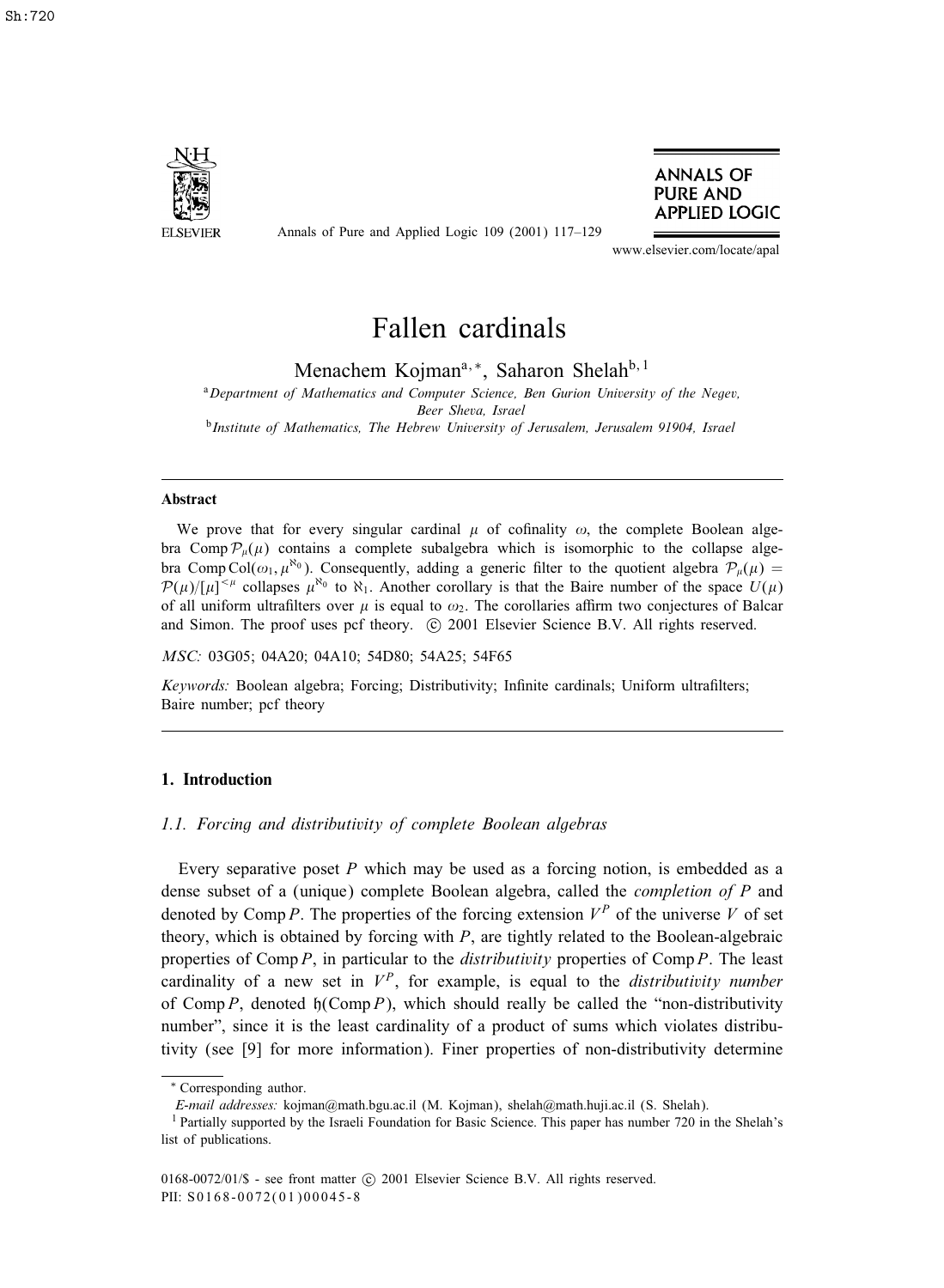which cardinals of V are preserved and which are collapsed in the extension  $V^P$ . The non-distributivity property which is important for our context is the following:

**Definition 1.1.** A complete Boolean algebra B is  $(\kappa, \cdot, \lambda)$ -nowhere distributive iff B contains partitions of unity  $P_{\alpha}$  for  $\alpha < \kappa$  (namely,  $\sum P_{\alpha} = 1$  and  $p \wedge q = 0$  for  $p \neq q$ in  $P_{\alpha}$ ) so that for every  $b \in B - \{0\}$  there exists  $\alpha < \kappa$  so that  $b \wedge p \neq 0$  for  $\geq \lambda$ members  $q \in P_{\alpha}$ .

Clearly, if  $\lambda_1 < \lambda_2$  and B is  $(\kappa, \cdot, \lambda_2)$  nowhere distributive, it is also  $(\kappa, \cdot, \lambda_1)$ -nowhere distributive. The systematic study of distributivity in Boolean algebras was pursued by the Czech school of set theory ever since the discovery of Forcing in 1963.

## 1.2. The quotient algebra  $P_\mu(\mu)$

In 1972 Balcar and Vopěnka began the study non-distributivity in quotient algebras  $\mathcal{P}_{k}(\kappa)$  for infinite cardinals  $\kappa$ . For every infinite cardinal  $\kappa$ , the algebra  $\mathcal{P}_{k}(\kappa)$  is obtained as the quotient of the power set algebra  $\mathcal{P}(\kappa)$  over the ideal  $[\kappa]^{<\kappa}$  of all subsets of  $\kappa$  whose cardinality is strictly smaller than  $\kappa$ . It was first shown that for every singular cardinal  $\mu$  of countable cofinality the distributivity number of  $\mathcal{P}_{\mu}(\mu)$  is  $\omega_1$  and that for every cardinal  $\kappa$  of uncountable cofinality the distributivity number of  $\mathcal{P}_{\kappa}(\kappa)$  is  $\omega$  [6]. The distributivity number of  $\mathcal{P}_{\omega}(\omega)$  was discussed separately in [5]. The exact nature of distributivity in various  $P_k(\kappa)$  was addressed in a series of papers [1, 3, 2], usually under additional set theoretic assumptions. The optimal ZFC non-distributivity properties of  $\mathcal{P}_{\kappa}(\kappa)$  were obtained in [2], from which we quote:

**Theorem 1.2** (Balcar and Simon [2]). 1. For every singular  $\mu$  of countable cofinality  $\mathcal{P}_{\mu}(\mu)$  is  $(\omega_1, \cdot, \mu^{\aleph_0})$ -nowhere distributive

2. For every singular  $\kappa$  of uncountable cofinality  $\mathcal{P}_{\kappa}(\kappa)$  is  $(\omega, \cdot, \kappa^+)$ -nowhere *distributive.*

## 1.3. The collapse algebra  $Col(\omega_1, \mu^{\aleph_0})$

It was in [1] that it was first shown that under certain set theoretic assumptions  $P_{\kappa}(\kappa)$ (and some other factor algebras of  $\mathcal{P}(\kappa)$ ) have completions which are isomorphic to suitable *collapse algebras*. Let us introduce collapse algebras. For cardinals  $\kappa < \lambda$ ,  $\kappa$ regular, the poset  $Col(\kappa, l)$  is the natural  $\kappa$ -complete poset for introducing a function  $\varphi$  from  $\kappa$  onto  $\lambda$ , namely for "collapsing"  $\lambda$  to  $\kappa$ .

$$
Col(\kappa, \lambda) = \{ f : \text{for some } \alpha < \kappa, \ f \text{ is a functions,}
$$
\n
$$
\text{dom } f = \alpha \text{ and } \text{ran } f \subseteq \lambda \}. \tag{1}
$$

The completion Comp Col( $\kappa$ ,  $\lambda$ ) is the collapse algebra for ( $\kappa$ ,  $\lambda$ ). The cardinality of Col( $\kappa$ ,  $\lambda$ ) is clearly  $\lambda^{\leq \kappa}$ , and therefore, since Col( $\kappa$ ,  $\lambda$ ) is dense in its completion, the density  $\pi(\text{Comp Col}(\kappa, \lambda))$  is equal to  $\lambda^{< k}$ . For each  $\alpha < \kappa$  let  $P_{\alpha}$  be a maximal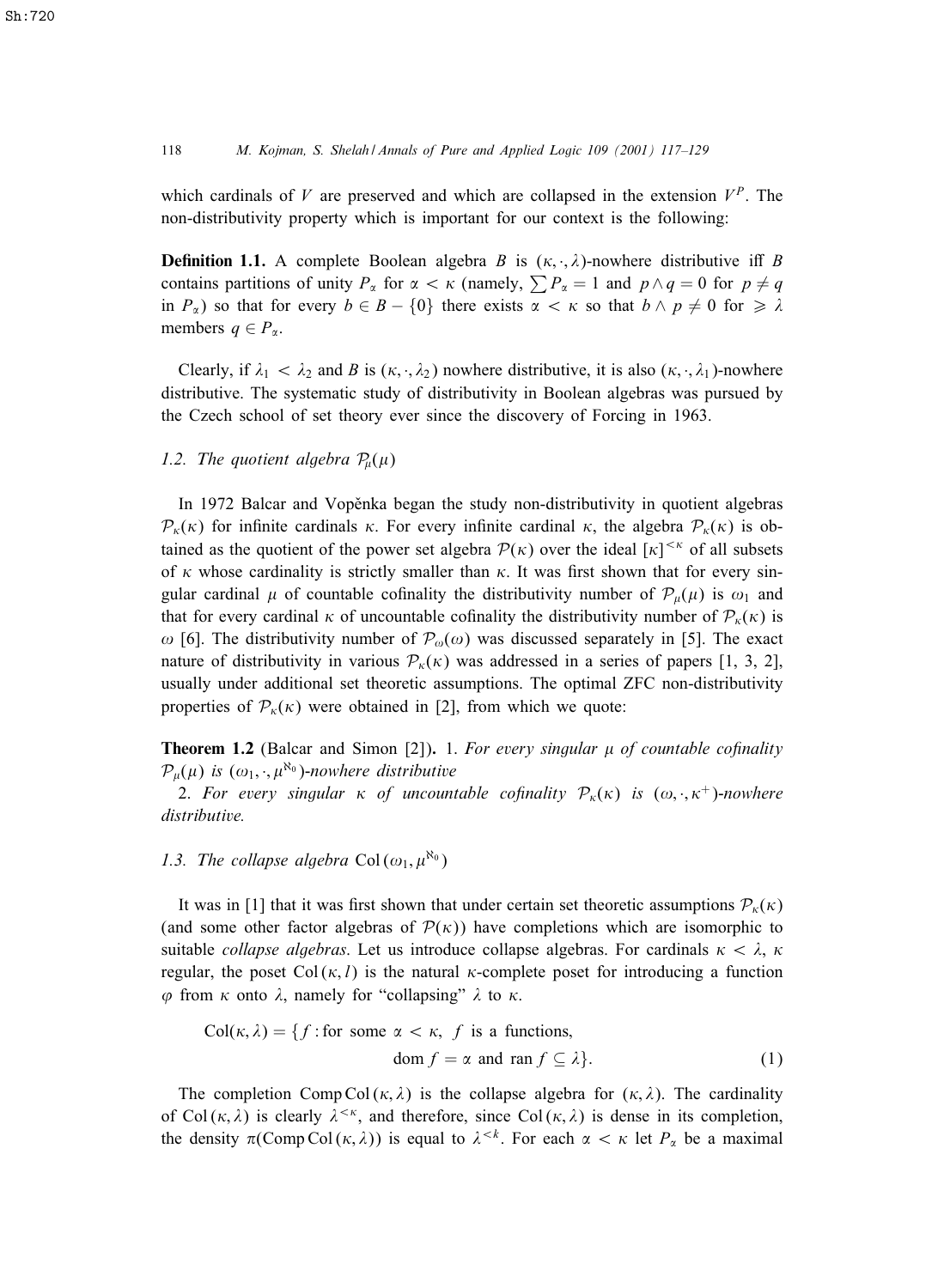antichain in Col( $\kappa$ ,  $\lambda$ ) composed of conditions which decide  $\varphi$   $\upharpoonright \alpha$ . The set  $\{P_{\alpha} : \alpha < \kappa\}$ (which is, really, a *name* for  $\varphi$ ) is also a witness to the fact that Comp Col( $\kappa$ ,  $\lambda$ ) is  $(\kappa, \cdot, \lambda)$ -nowhere distributive. The following characterization of Comp Col $(\omega_1, \mu^{\aleph_0})$  for a singular  $\mu$  of countable cofinality is a particular instance of a general characterization theorem for collapse algebras ([3, 1.15]):

**Theorem 1.3.** Let B be a complete  $(\omega_1, \cdot, \mu)$  nowhere distributive Boolean algebra *containing an*  $\aleph_1$ -closed dense subset. If  $\pi(B) = \mu^{\aleph_0}$ , then B is isomorphic to Comp Col  $(\omega_1, \mu^{\aleph_0})$ .

Thus Comp Col  $(\omega_1, \mu^{\aleph_0})$  is characterized by the existence of an  $\aleph_1$ -closed dense subset, density  $\mu^{\aleph_0}$  and  $(\omega_1, \cdot, \mu)$ -nowhere distributivity (which is a weaker condition than  $(\omega_1, \cdot, \mu^{\aleph_0})$ -nowhere distributivity which is actually satisfied).

## *1.4. The problem*

Let  $\mu$  be a singular cardinal of countable cofinality. Two of the properties which characterize Comp Col $(\omega_1, \mu^{\aleph_0})$  hold also in the quotient algebra  $\mathcal{P}_\mu(\mu)$ :  $\aleph_1$ -completeness (easily) and  $(\omega_1, \cdot, \lambda)$ -nowhere distributivity (by Theorem 1.2). Could it be true that Comp  $\mathcal{P}_{\mu}(\mu)$  and Comp Col  $(\omega_1, \mu^{\aleph_0})$  are isomorphic? An old independence result of Baumgartner's rules that out. Baumgartner forced an almost disjoint family in  $P(\mu)$  of size  $2^{\mu} > \mu^{\aleph_0}$ , showing thus that it is consistent with ZFC that the cellularity, hence density, of  $\mathcal{P}_{\mu}(\mu)$  strictly exceeds  $\mu^{\aleph_0}$  ([7, 6.1]). In Baumgartner's model Comp  $\mathcal{P}_{\mu}(\mu)$ cannot be isomorphic to Comp Col $(\omega_1, \mu^{\aleph_0})$ , whose density is exactly  $\mu^{\aleph_0}$ .

However, if one assumes that  $\mu^{\aleph_0} = 2^{\mu}$ , it follows trivially that the density of  $\mathcal{P}_{\mu}(\mu)$ is  $\mu^{\aleph_0}$ , and hence, by the aforementioned characterization of Comp Col( $\omega_1, \mu^{\aleph_0}$ ), it is isomorphic to Comp  $\mathcal{P}_{\mu}(\mu)$ . In particular, denoting by  $\vdash$  provability in ZFC, we have [2]:

$$
\mu^{\aleph_0} = 2^{\mu} \vdash \mu^{\aleph_0} \text{ collapses to } \aleph_1 \text{ in } V^{\mathcal{P}_{\mu}(\mu)}.
$$
 (2)

What, then, is the precise relation between  $\mathcal{P}_{\mu}(\mu)$  and Col  $(\omega_1, \mu^{\aleph_0})$ ? Most importantly, does forcing with  $P_{\mu}(\mu)$  *always* collapse  $\mu^{\aleph_0}$  to  $\aleph_1$ ?

Balcar and Simon conjectured in [4] that the answer is "yes", namely, that the cardinal arithmetic assumption  $\mu^{\aleph_0} = 2^{\mu}$  could be removed from (2). In the same paper they advance towards an affirmative solution of their conjecture by proving in ZFC that forcing with  $P_{\mu}(\mu)$  collapse the  $2^{\aleph_0}$  to  $\omega_1$ . Since for  $\mu < 2^{\aleph_0}$  it holds trivially that  $\mu^{\aleph_0} = 2^{\aleph_0}$ , that proves their conjecture for all countably cofinal singular cardinals  $\mu$  which are below the continuum:

$$
\mu < 2^{\aleph_0} \vdash \mu^{\aleph_0} \text{ collapses to } \aleph_1 \text{ in } V^{\mathcal{P}_\mu(\mu)}.
$$
\n<sup>(3)</sup>

Finally, there was the problem of computing the *Baire number* of the space  $U(\mu)$ of all uniform ultrafilters over  $\mu$ . An ultrafilter u over  $\mu$  is *uniform* if it does not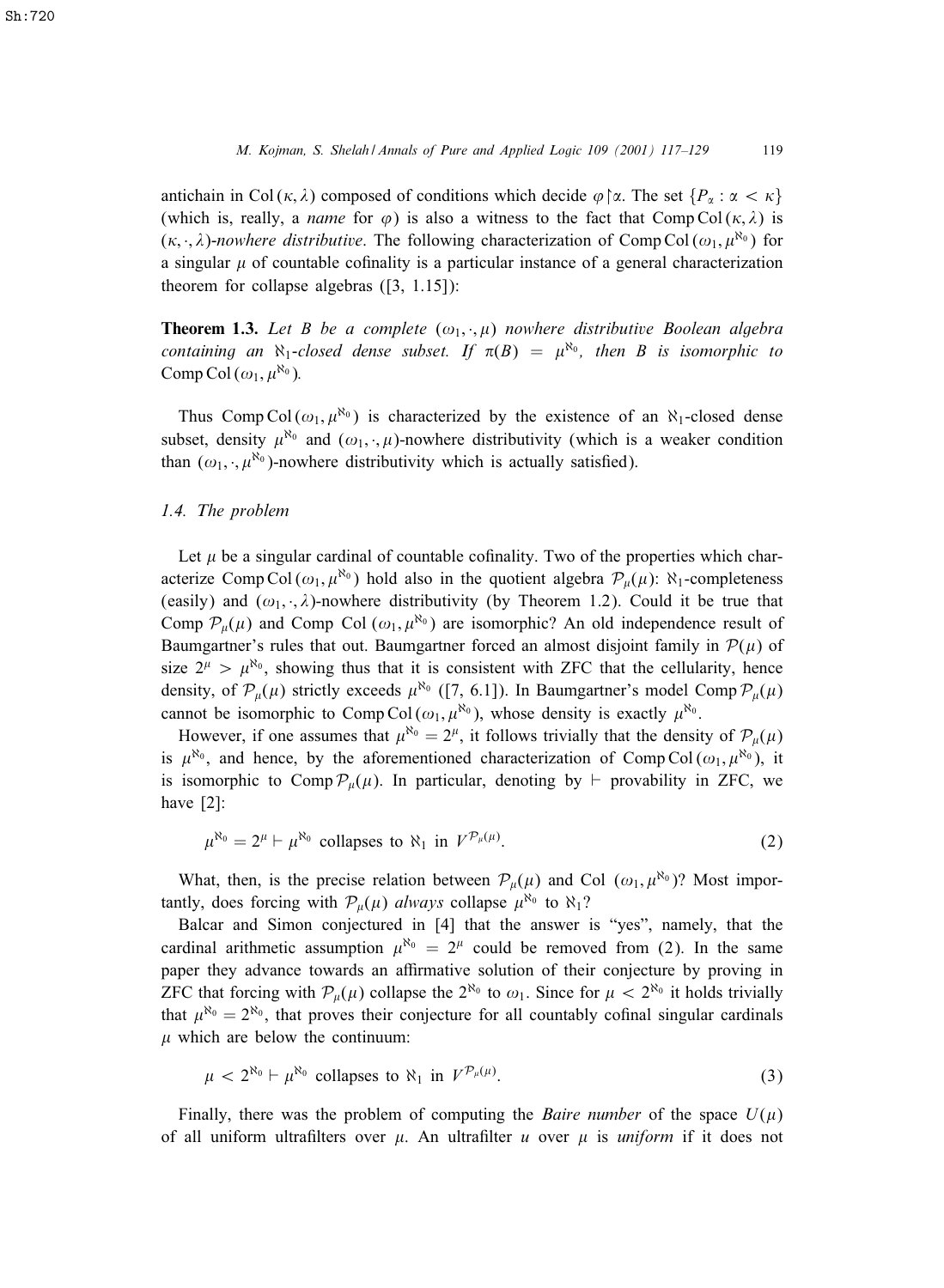#### 120 *M. Kojman, S. Shelah / Annals of Pure and Applied Logic 109 (2001) 117–129*

contain a set of cardinality  $\langle \mu \rangle$ . With the usual topology, in which the basic open sets are  $\hat{p} = \{u \in U(\mu) : p \in u\}$  for  $p \in [\mu]^{\mu}$ , the space  $U(\mu)$  is a compact Hausdorff space and is therefore not coverable by  $\omega_1$  nowhere-dense sets. The *Baire number* of a space with no isolated points is the least number of nowhere-dense sets needed to cover the space. In [4] it was proved that the Baire number of  $U(\mu)$  is  $\omega_2$  under any of the following assumptions: (i)  $2^{\aleph_0} > \aleph_1$ , (ii)  $2^{\mu} = \mu^{\aleph_0}$  or (iii)  $2^{\omega_1} = \omega_2$ . It was conjectured that the Baire number of  $U(\mu)$  could be shown to equal  $\omega_2$  in ZFC alone.

#### *1.5. The solution*

The main result in the present paper determines the precise relation between Comp  $\mathcal{P}_{\mu}(\mu)$  and Comp Coll  $(\omega_1, \mu^{\aleph_0})$ . The collapse algebra is isomorphic to a complete subalgebra of the quotient algebra (Theorem 2.1 below):

$$
\vdash \text{Comp Col}(\omega_1, \mu^{\aleph_0}) \ll \text{Comp } \mathcal{P}_{\mu}(\mu). \tag{4}
$$

This implies that the universe  $V^{p_\mu(\mu)}$  contains  $V^{\text{Coll}(\omega_1,\mu^{\text{N}_0})}$  as a subuniverse. Therefore,

$$
\vdash \mu^{\aleph_0} \text{ collapses to } \omega_1 \text{ in } V^{\mathcal{P}_\mu(\mu)}, \tag{5}
$$

which proves the conjecture. An easy corollary of (4) is that the Baire number of  $U(\mu)$ is equal to  $\omega_2$  (Theorem 2.15 below).

Balcar and Simon stated in [4] another ZFC conjecture concerning singular cardinals of uncountable cofinality. The authors will present a solution of that conjecture in a sequel paper.

#### *1.6. History*

Balcar presented this conjecture to the authors during a meeting in Hattingen, Germany, in June of 1999. Shelah then proved, using the Erdős–Rado theorem, that

$$
\mu > 2^{\aleph_0} \vdash \mu^{\aleph_0} \text{ collapses to } 2^{\aleph_0} \text{ in } V^{\mathcal{P}_\mu(\mu)}.
$$
\n
$$
(6)
$$

This affirmed the ZFC conjecture, since (3) and (6) together give (5) ( $2^{\aleph_0} = \mu$  is of course impossible by König's Lemma). In August of 1999 Kojman found a direct  $ZFC$  proof of  $(4)$  by replacing Shelah's use of the Erdős–Rado theorem (which requires cardinal arithmetic assumptions) by a use of a pcf theorem. This proof is presented below.

## *1.7. Description of the proof*

Let  $P = \langle [\mu]^{\mu}, \leq \rangle$  where, for  $p_1, p_2 \in P$ ,  $p_1 \leq p_2 \Leftrightarrow |p_1 - p_2| < \mu$ . For every  $D \subseteq \mathcal{P}_{\mu}(\mu)$ , D is dense in  $\mathcal{P}_{\mu}(\mu)$  if and only if  $\bigcup D$  is dense in P and D is a filter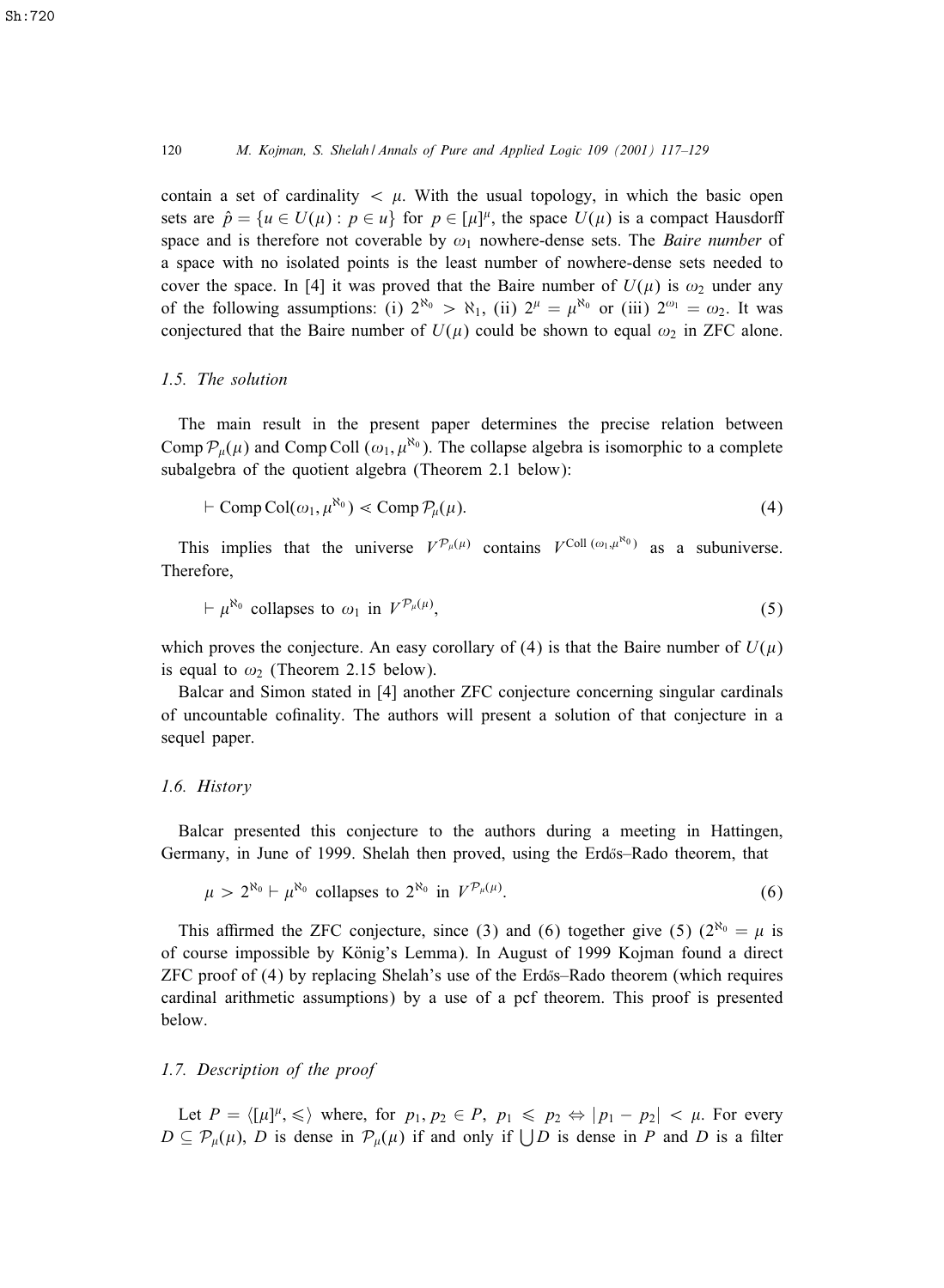in  $\mathcal{P}_{\mu}(\mu)$  if and only if  $\bigcup D$  is a filter in P. Therefore,  $G \subseteq \mathcal{P}_{\mu}(\mu)$  is a generic filter over  $\mathcal{P}_{\mu}(\mu)$  if and only if  $\bigcup G$  is a generic filter over P. Hence  $V^{\mathcal{P}_{\mu}(\mu)} = V^P$ . For convenience, we work with P rather than with  $\mathcal{P}_{\mu}(\mu)$ . Let  $\lambda$  denote  $\mu^{\aleph_0}$ .

The main point in finding a complete copy of Comp Col  $(\omega_1, \lambda)$  inside Comp  $\mathcal{P}_{\mu}(\mu)$ is to overcome the large cellularity that  $Comp P$  may possess, e.g. in Baumgartner's model. This is achieved by forcing only with  $Q \subseteq P$ , which contains all *closed* conditions of P. It is not hard to verify that Comp  $Q$  is isomorphic to a complete subalgebra of Comp P. Then it is shown that Comp  $O \cong \text{Comp } \text{Col}(\omega_1, \lambda)$ . To that end one needs to prove that  $\pi(Q) = \lambda$ . This fact is achieved by an old trick: club guessing. Once density is out of the way, it remains to establish  $(\omega_1, \cdot, \mu)$ -nowhere distributivity of Comp  $Q$ , to facilitate the use of Theorem 1.3 above. Here another pcf tool is used: the Trichotomy Theorem.

#### *1.8. Notation and preliminaries*

Our notation is mostly standard. One exception is that when the relations  $f \lt_U g$ ,  $f \leq_U g$  for ordinal functions f, g where U an ultrafilter over  $\omega$  is extended to *partial* functions. We recall that if P and Q are posets and for some P-name  $\overline{G}$  it holds that  $\Vdash_{P}$  " $\mathcal{G}$  is a generic filter over  $Q$ " and for every  $q \in Q$  there exists  $p \in P$  such that  $p \Vdash q \in G$ , then Comp Q is isomorphic to a complete subalgebra of the Comp P via the embedding  $b \mapsto \sum \{p \in P : p \Vdash_{P} \text{``} b \in \mathcal{G}''\}.$ 

The following two theorems from pcf theory will be used:

**Theorem 1.4** (*Club Guessing*). If  $\kappa^+ < \lambda$  and  $\kappa, \lambda$  are regular cardinals, then there *exists a sequence*  $C = \langle c_{\delta} : \delta < \lambda \wedge cf\delta = \kappa \}$  *so that:* 

- 1. For every  $\delta < \lambda$  with  $cf \delta = \kappa$ ,  $c_{\delta}$  is closed and unbounded in  $\delta$  and  $otp_{\delta} = \kappa$ .
- 2. For every club E of  $\lambda$  there exists  $\delta \in S_{\kappa}^{\lambda}$  so that  $c_{\delta} \subseteq E$ .

**Theorem 1.5** (*The Trichotomy*). *Suppose A is an infinite set*, I an ideal over A and  $\lambda > |A|^+$  a regular cardinal. If  $\overline{f} = \langle f_\alpha : \alpha < \lambda \rangle$  is a  $\langle I_1$ -increasing sequence of *ordinal functions on* A*, then one of the following conditions holds*:

- (*Good*)  $\overline{f}$  *has an exact upper bound*  $f$  *with* cf  $f(a) > |A|$  *for all*  $a \in A$ ,
- (*Bad*) there are sets  $S(a)$  for  $a \in A$  satisfying  $|S(a)| \leq |A|$  and an ultrafilter D *over* A extending the dual of I so that for all  $\alpha < \lambda$  there exists  $h_{\alpha} \in \prod S(a)$  and  $\beta < \lambda$  such that  $f_{\alpha} <_{D} h_{\alpha} <_{D} f_{\beta}$ .
- (*Ugly*) *there is a function g* :  $A \to On$  *such that letting*  $t_{\alpha} = \{a \in A : f_{\alpha}(a) > g(a)\}$ ; *the sequence*  $\bar{t} = \langle t_{\alpha} : \alpha < \lambda \rangle$  *does not stabilize modulo I.*

A proof of the club guessing theorem can be found in [17, III, Section 1], [10] or the appendix to [12]. The Trichotomy Theorem is Lemma 3.1 in [17], and a shorter proof of it is available in the appendix to [11].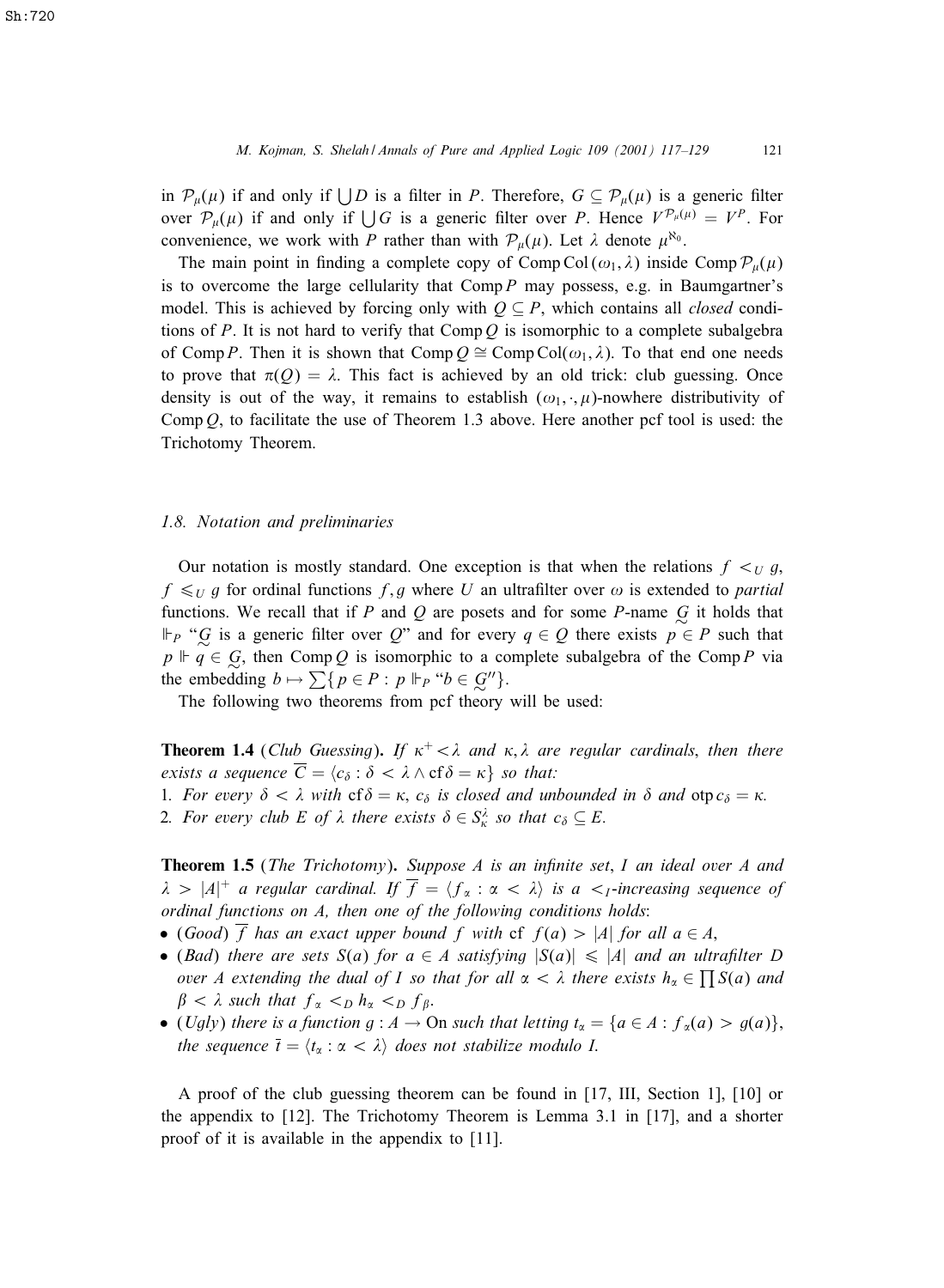#### 2. The proof

Throughout this section let  $\mu$  be a fixed singular cardinal of countable cofinality, and let  $\mu_n$  be a fixed strictly increasing sequence of regular cardinals with  $\sum \mu_n = \mu$ . Let  $P = \{p \subseteq \mu : |p| = \mu\}$  and for  $p_1, p_2 \in P$  let  $p_1 \leq p_2$  iff  $|p_1 - p_2| < \mu$ . As pointed out in the introduction, forcing with  $P$  is equivalent to adding a generic filter to  $\mathcal{P}_{\mu}(\mu)$ .

Denote  $\lambda = \mu^{\aleph_0} = |\prod \mu_n|.$ 

**Theorem 2.1.** Comp Col $(\omega_1, \lambda) <$  Comp  $\mathcal{P}_{\mu}(\mu)$ .

**Proof.** Let  $Q = \{q \in P : q \text{ is closed}\}\$ . For a condition  $p \in P$ , let acc p be the set of all accumulation points of p. Clearly, acc  $p \in Q$ 

**Lemma 2.2.** *Let*  $G \subseteq P$  *be a generic filter. Then*  $G_1 = \{q \in Q : (\exists p \in G)(\text{acc } p \leq q\})$ *is generic in* Q*.*

**Proof.** If  $p_1, p_2 \in G$  then there is some  $p_3 \in G$  so that  $p_3 \subseteq p_1 \cap p_2$ . So acc  $p_3 \leq$ acc  $p_1$ , acc  $p_2$  and acc  $p_3 \in \{ \text{acc } p : p \in G \}$ . Thus  $G_1$  is closed under finite intersections. Clearly,  $G_1$  is upwards closed. Thus  $G_1$  is a filter.

Suppose that  $D \subseteq Q$  is dense and downwards closed. Let  $p \in P$  be arbitrary, and consider  $q = \text{acc } p$ . Let  $q_1 \leq q$  be chosen in D.

For  $\alpha \in q_1$  define  $\beta_{\alpha} = \min(p - (\alpha + 1))$ , and let  $p_1 = \{\beta_{\alpha} : \alpha \in q_1\}$ .  $q_2 = \text{acc } p_1 \subseteq$  $\text{acc } q_1 \leq q_1 \text{ so there is some } p_1 \leq p \text{ with } \text{acc } p_1 \in D. \square$ 

By this lemma it follows that

$$
Comp Q \ll Comp P. \tag{7}
$$

We aim now to show that

 $Comp Q \cong Comp Col(\omega_1, \lambda).$  (8)

First, we shall see that  $\pi(Q) = \lambda$ .

Let  $q \in Q$  be arbitrary. Let  $a(p) = \{n : p \cap [\mu_n, \mu_{n+1}) \neq \emptyset\}$  and let  $\{m_n : n < \omega\}$ be the increasing enumeration of  $a(p)$ .

**Definition 2.3.** A condition  $q \in Q$  is *normal* if it satisfies

$$
otp[q \cap [\mu_{m_n}, \mu_{m_n+1})] = \mu_n + 1. \tag{9}
$$

Lemma 2.4. *The set of normal conditions is dense in* Q*.*

**Proof.** Given a condition q, let  $m_n$  be the least so that  $q \cap [\mu_{m_n}, \mu_{m_n+1}] \ge \mu_n$  and choose  $c_n \subseteq q \cap [\mu_{m_n}, \mu_{m_n+1})$  of order type  $\mu_n + 1$ . Let  $q' = \bigcup_n c_n$ . Thus  $q' \le q$ , and is of the form (9) above.  $\Box$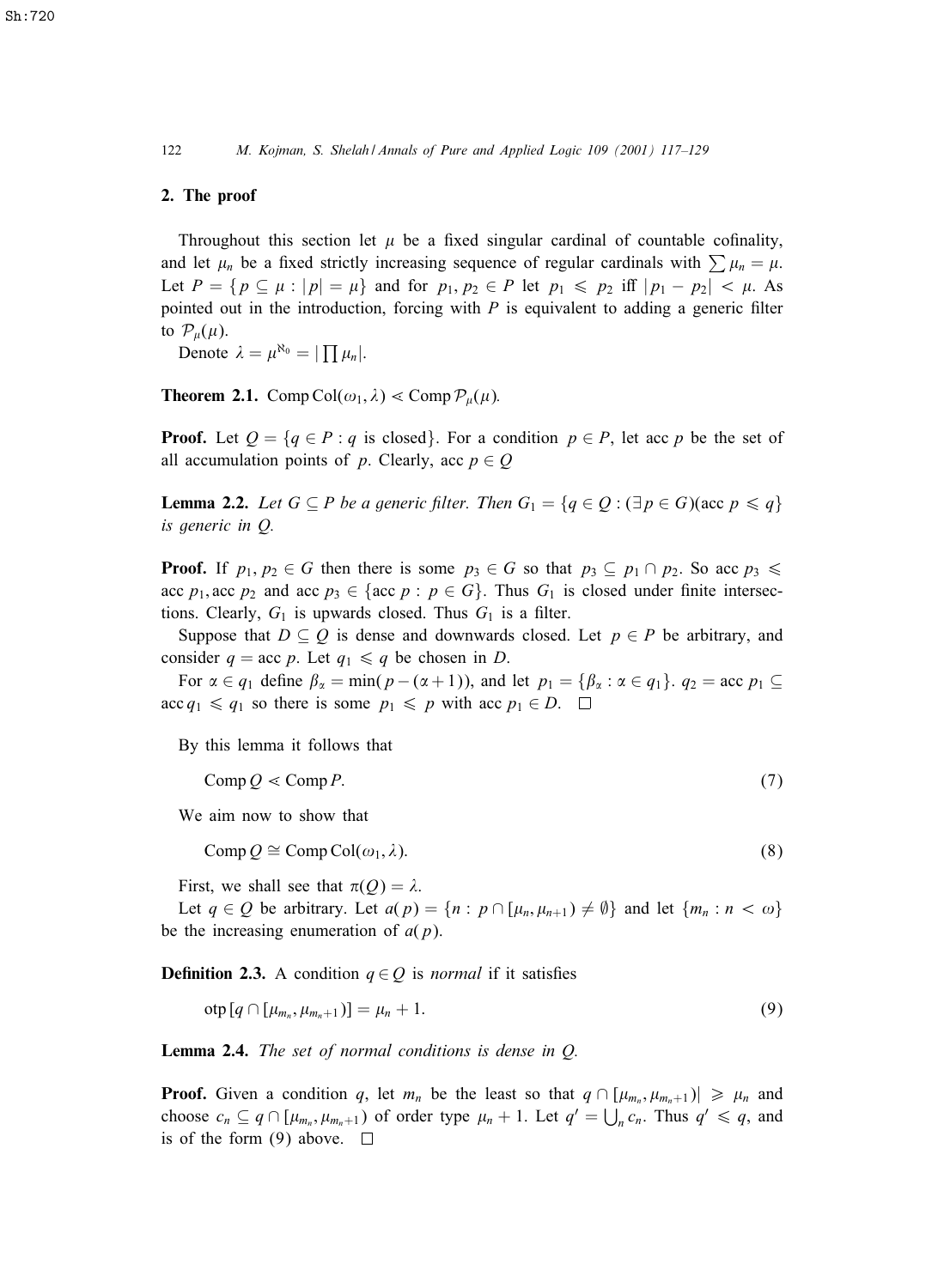Let M be a fixed elementary submodel of  $\langle H(\Omega), \in \rangle$  for a sufficiently large regular cardinal  $\Omega$  so that  $\mu \subseteq M$ ,  $[M]^{N_0} \subseteq M$  and the cardinality of M is  $\lambda$ . Let  $Q^M = Q \cap M$ . Clearly,  $|Q^M| = \lambda$ .

**Lemma 2.5.**  $Q^M$  *is dense in Q.* 

**Proof.** Let q be a condition in Q and assume, without loss of generality, that it is normal. Let  $c_n = q \cap [\mu_{m_n}, \mu_{m_n+1}).$ 

**Claim 2.6.** For every *n*, there exists a closed subset of  $c_{n+2}$  of order type  $\mu_n + 1$ *which belongs to* M*.*

**Proof.** Let  $\gamma = \sup c_{n+2}$ . In M, fix an increasing and continuous function  $f : \mu_{n+2} \to \gamma$ with sup ran  $f = \gamma$ . Let  $E = \{i \langle \mu_{n+2} : f(i) \in c_{n+2}\}\)$ . Thus  $E \subseteq \mu_{n+2}$  is a club in  $\mu_{n+2}$ .

The club E itself may not belong to M (because  $c_{n+2}$  may not belong to M). But since  $\mu_n^+$  <  $\mu_{n+2}$  and both (regular) cardinals belong to M, M contains some club guessing sequence  $\langle c_{\delta} : \delta \langle \mu_{n+2} \wedge \mathbf{cf} \delta \rangle = \mu_n \rangle$  by the club guessing Theorem 1.4 above. Thus there is some  $\delta < \mu_{n+2}$  so that  $c_{\delta} \subseteq E$ . Clearly,  $c_{\delta} \in M$ . Since  $f \in M$ , also ran(f |  $c_{\delta}$ ) ∪ {sup ran(f |  $c_{\delta}$ )}  $\subseteq$  E belongs to M, and is a closed subset of  $c_{n+2}$  of order type  $\mu_n + 1$ .

Using the claim, choose, for every *n*, a closed set  $b_n$  so that  $b_n \subseteq c_{n+2}$ , otp  $b_n =$  $\mu_n + 1$  and  $b_n \in M$ . Since M is closed under countable sequences,  $q' = \bigcup b_n \in Q^M$ , and clearly  $q' \leq q$  is a normal condition in  $Q$ .  $\Box$ 

This has established that  $\pi(Q) = \lambda$ .

We need the following simple fact about Q and  $Q^M$ :

**Fact 2.7.** Q is  $\aleph_1$ -complete and  $Q^M$  is  $\aleph_1$ -complete.

**Proof.** Suppose that  $q_0 \ge q_1 \ge \cdots$  is a decreasing sequence of conditions in Q. By induction on *n*, let  $m_n$  be chosen so that otp  $[q_n \cap [\mu_{m_n}, \mu_{m_n+1})] > \sum_{i \le n} |q_n - q_i|^+$ , and choose a closed subset  $c_{n+1}$  of  $\bigcap_{i \leq n} q_i \cap [\mu_{m_n}, \mu_{m_n+1})$  with otp  $c_n = \mu_n + 1$ . The condition  $\bigcup c_n$  belongs to Q and  $q \leq q_n$  for all n. If each  $q_n$  belongs to M then the sequence itself belongs to  $M$  because  $M$  is closed under taking  $\omega$ -sequences, and hence some q which satisfies  $q \leq q_n$  for all n belongs to M, by elementarity. (Alternatively, one can do the induction for proving completeness of Q inside  $M$ ).  $\square$ 

Thus, Comp Q contains an  $\aleph_1$ -complete dense set of size  $\lambda$ . To prove (8) from Theorem 1.3 it remains to show that Comp Q is  $(\omega_1, \cdot, \mu)$ -nowhere distributive. For this purpose we inspect the generic cut which Q creates in  $\prod \mu_n/U$ , where U is the generic ultrafilter over  $\omega$  which forcing with Q introduces.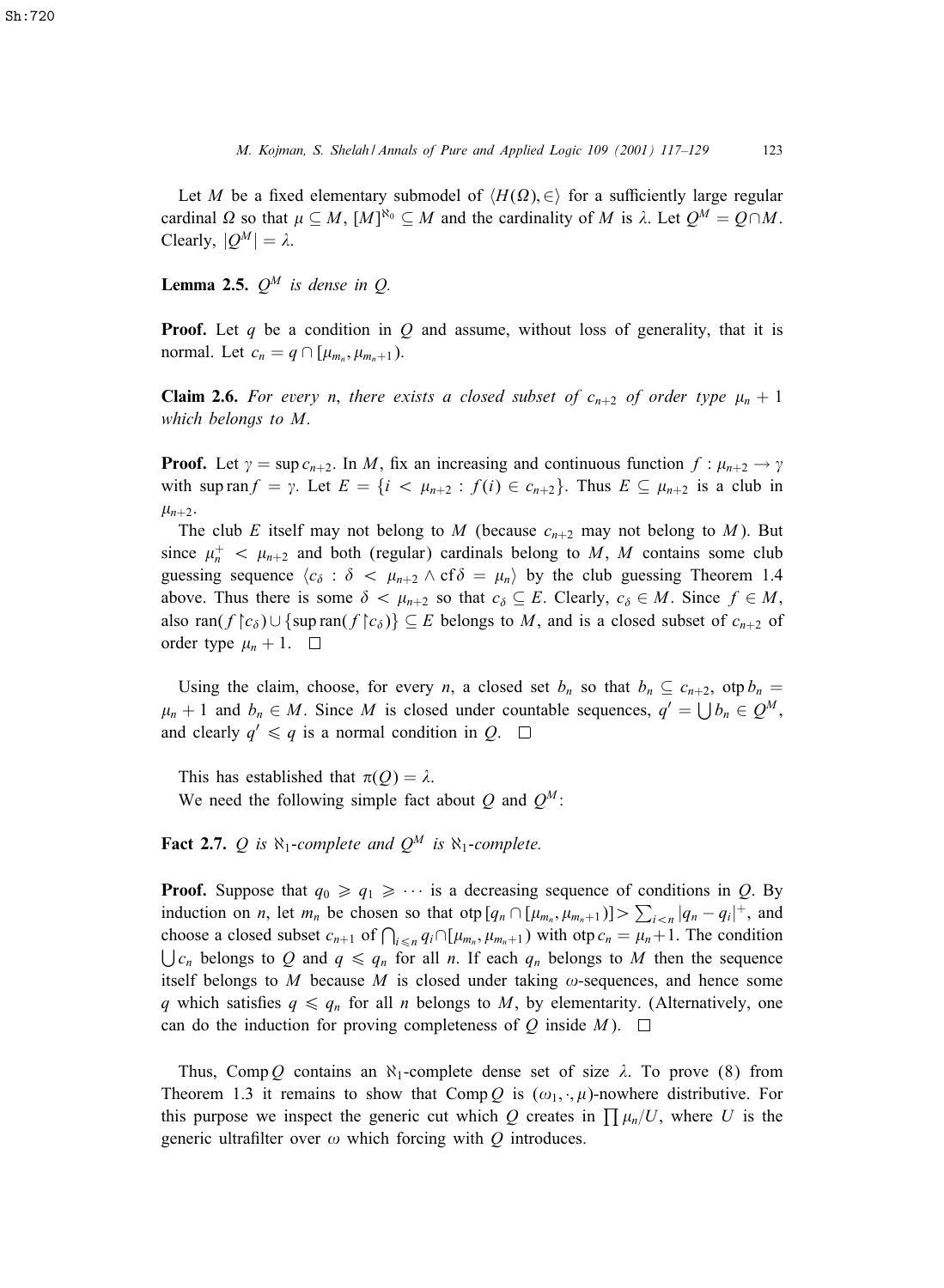124 *M. Kojman, S. Shelah / Annals of Pure and Applied Logic 109 (2001) 117–129*

**Fact 2.8.** Suppose  $G \subseteq Q$  is a generic filter. Then  $\{a(q) : q \in G\}$  is an ultrafilter  $over \omega$ .

**Proof.** If  $q_1 \leq q_2$  are normal conditions, then  $a(q_1) \setminus a(q_2)$  is finite. Thus  $a : \{q \in \mathbb{R}^n : |q_1| \leq q_2 \}$ Q : q is normal  $\rightarrow$   $\mathcal{P}(\omega)$  is an order preserving map onto  $\langle \mathcal{P}(\omega), \subseteq^* \rangle$ . Furthermore, if  $t \le a(q)$ , then there is some  $q' \le q$  such that  $a(q') = t$ . Therefore, the image of a generic  $G \subseteq Q$  under a is an ultrafilter over  $\omega$ .  $\Box$ 

Given a normal condition  $q \in Q$ , define the following two functions on  $a(q)$  by letting, for each  $n \in a(q)$ ,

$$
\chi_q^+(n) = \sup[q \cap [\mu_n, \mu_{n+1})],
$$
  

$$
\chi_q^-(n) = \min[q \cap [\mu_n, \mu_{n+1})].
$$

The set of conditions q for which  $\chi_q^+ \in \prod \mu_n$  is clearly dense in Q, so we always assume that  $\chi_q^+ \in \prod \mu_n$ .

Since  $\chi_q^-(n) < \chi^- + q(n)$  for every  $n \in a(q)$ , and  $q \Vdash "a(q) \in U$ ", it follows that  $q \Vdash ``\chi_q^- <_U \chi_q^{+\gamma}$ .

Let  $G \subseteq Q$  be a generic filter. Define

$$
D_0^+ = \{ \chi_q^+ : q \in G \text{ and } q \text{ is normal} \},
$$
  

$$
D_0^- = \{ \chi_q^- : q \in G \text{ and } q \text{ is normal} \}.
$$

Now for each normal  $q \in \mathcal{Q}$ ,  $q \Vdash \mathcal{X}_q^+ \in D_0^+ \wedge \chi_q^- \in D_0^-$ ". Let

$$
D^{+} = \left\{ f \in \prod \mu_n : (\exists g \in D_0^{+})(g \leq_U f) \right\},\
$$
  

$$
D^{-} = \left\{ f \in \prod \mu_n : (\exists g \in D_0^{-})(f \leq_U g) \right\}.
$$

**Lemma 2.9.** Suppose that  $f \in \prod \mu_n$  and  $q \in Q$  is a normal condition. Then there *exists a normal condition*  $q' \n\leq q$  *so that* 

 $q' \Vdash \chi_{q'}^+ \lt_{U} f \vee f \lt_{U} \chi_{q'}^-$ .

**Proof.** If for some infinite set  $B \subseteq A(q)$ ,  $m_n \in a(q) \Rightarrow f(m_n) < \chi_q^+(m_n)$  then  $q' :=$  $\bigcup_{m_n\in B} c_n - (f(m_n) + 1)$  is a normal condition and for all  $n \in a(q')$  it holds that  $\chi_{q'}^-(n) > f(n)$ . Since  $q' \Vdash a(q') \in U$ , the second alternative holds for q'.

If  ${n \in a(q) : f(n) < \chi_q^+(n)}$  is finite, let  $n_0$  be fixed so that for every  $n > n_0$  it holds that sup  $c_n \leq f(n)$  and let, for  $n > n_0$ ,  $b_n \subseteq c_n$  be the initial segment of  $c_n$ whose order type is  $\mu_{n-1} + 1$ . Now  $\bigcup b_n$  is a normal condition and  $q' \Vdash \chi_q^+ \prec_U f$ .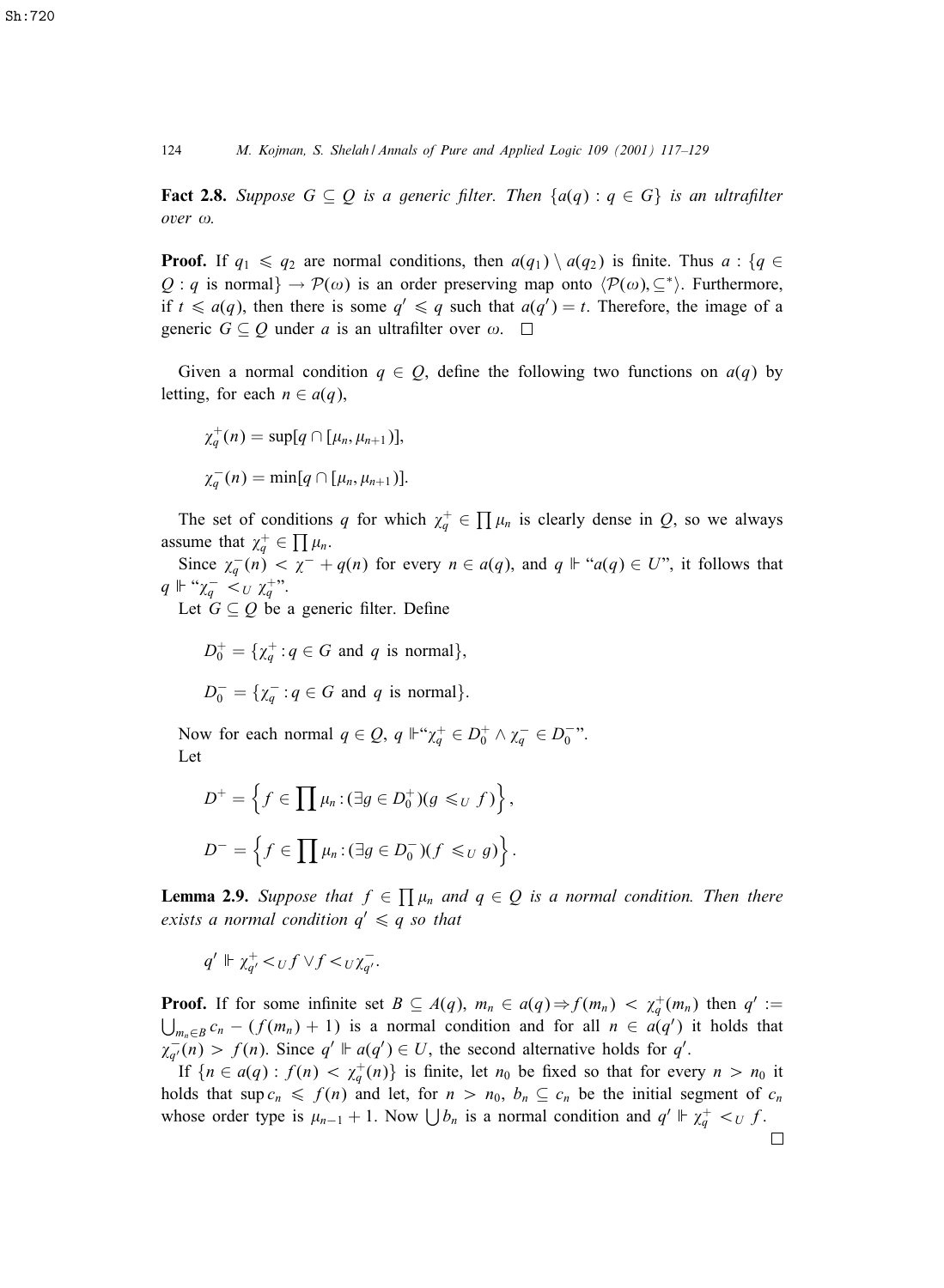Since Q is  $\aleph_1$ -complete, no new members are added to  $\prod \mu_n$  after forcing with Q. Therefore, by Lemma 2.9, it holds that  $D^-$  is a lower half of a Dedekind cut in  $\prod \mu_n/U$ whose upper half is  $D^+$ ; that  $D^-$  has no last element and that  $D^+$  has no first element. By the definition of  $D^-$ , it is clear that  $D_0^-$  is cofinal in  $(D^-, \lt_U)$ . Furthermore, if  ${f_i : i < \omega}$  is a set of functions,  $q \in Q$  and for all  $i < \omega$  it holds that  $q \Vdash f_i \in D^$ then by iterated use of Lemma 2.9 and  $\aleph_1$ -completeness there exists  $q' \leq q$  so that  $q' \Vdash \bigwedge_i f_i <_U \chi_{q'}^{-1}$ . As a consequence, the cofinality of D<sup>−</sup> is uncountable.

We shall need the following strengthening of Lemma 2.9, which says that the generic cut  $(D^-, D^+)$  is not trapped by any product of countable sets.

**Lemma 2.10.** *Suppose*  $A_n \subseteq [\mu_n, \mu_{n+1})$  *is a countable set for each*  $n < \omega$ *, and*  $q \in Q$ *is a normal condition. Then there is a condition*  $q' \leq q$  *in* Q *so that for every*  $n \in a(q')$  it holds that  $A_n \cap (\chi_{q'}^-, \chi_{q'}^+) = \emptyset$ .

**Proof.** Let  $\varepsilon_n < \omega_1$  be the order type of  $A_n$  and let  $\langle \alpha_i^n : i < \varepsilon_n \rangle$  be the increasing enumeration of  $A_n$ . Partition  $[\mu_n, \mu_{n+1})$  to the intervals  $[\mu_n, \alpha_0^n)$ ,  $\{[\alpha_i^n, \alpha_{i+1}^n) : i+1 < \varepsilon_n\}$ and [sup  $A_n$ ,  $\mu_{n+1}$ ). For every  $n > 0$ , choose an interval  $I_n$  in the partition of [ $\mu_n$ ,  $\mu_{n+1}$ ) so that  $|I_n \cap q| = \mu_n$ , and let  $c_n \subseteq (I_n \cap q)$  be closed of order type  $\mu_{n-1} + 1$ . Let  $q' = \bigcup I_n \cap q.$ 

**Lemma 2.11.** *The cofinality of*  $D^-$  *is*  $\omega_1$ *.* 

**Proof.** We have seen that  $cf(D^-) > \aleph_0$ . Suppose now, to the contrary, that  $\kappa > \aleph_1$ is regular and that  $q \Vdash \mathcal{F} = \langle f_i : i < \kappa \rangle$  is  $\langle U_i \rangle$  increasing and cofinal in D". The Trichotomy Theorem applies to  $\overline{f}$ , but:

The third condition ("Ugly") cannot hold, since  $U$  is an ultrafilter.

The first condition ("Good") cannot hold, because in  $D^+$  there is no first element.

Let us see now that the second condition ("Bad") cannot hold either. Suppose that  $q \Vdash ``\langle A_n : n \langle \omega \rangle$ , witnesses 'Bad' for  $\overline{f}$ ". Then,

$$
q \Vdash (\forall \alpha < \kappa) \left( \exists h \in \prod A_n \right) (\exists \beta < \kappa) [f_\alpha <_U h <_U f_\beta]. \tag{10}
$$

By  $\aleph_1$ -completeness, we may assume that  $\langle A_n : n \langle \omega \rangle$  and each  $A_n$  belong to the ground model. By Lemma 2.10 there is a condition  $q' \leq q$  so that for all  $n \in a(q)$ ,

$$
A_n \cap (\chi_{q'}^-(n), \chi_{q'}^+(n)) = \emptyset. \tag{11}
$$

Since q forces that  $\overline{f}$  is cofinal in  $D^-$  and  $q' \Vdash \chi_{q'}^- \in D^- \wedge \chi_{q'}^+ \in D^+$ , there is some  $\alpha < \kappa$  and  $q'' \leq q'$  so that

$$
q'' \Vdash \chi_{q'}^- < U f_\alpha < U \chi_{q'}^+ \tag{12}
$$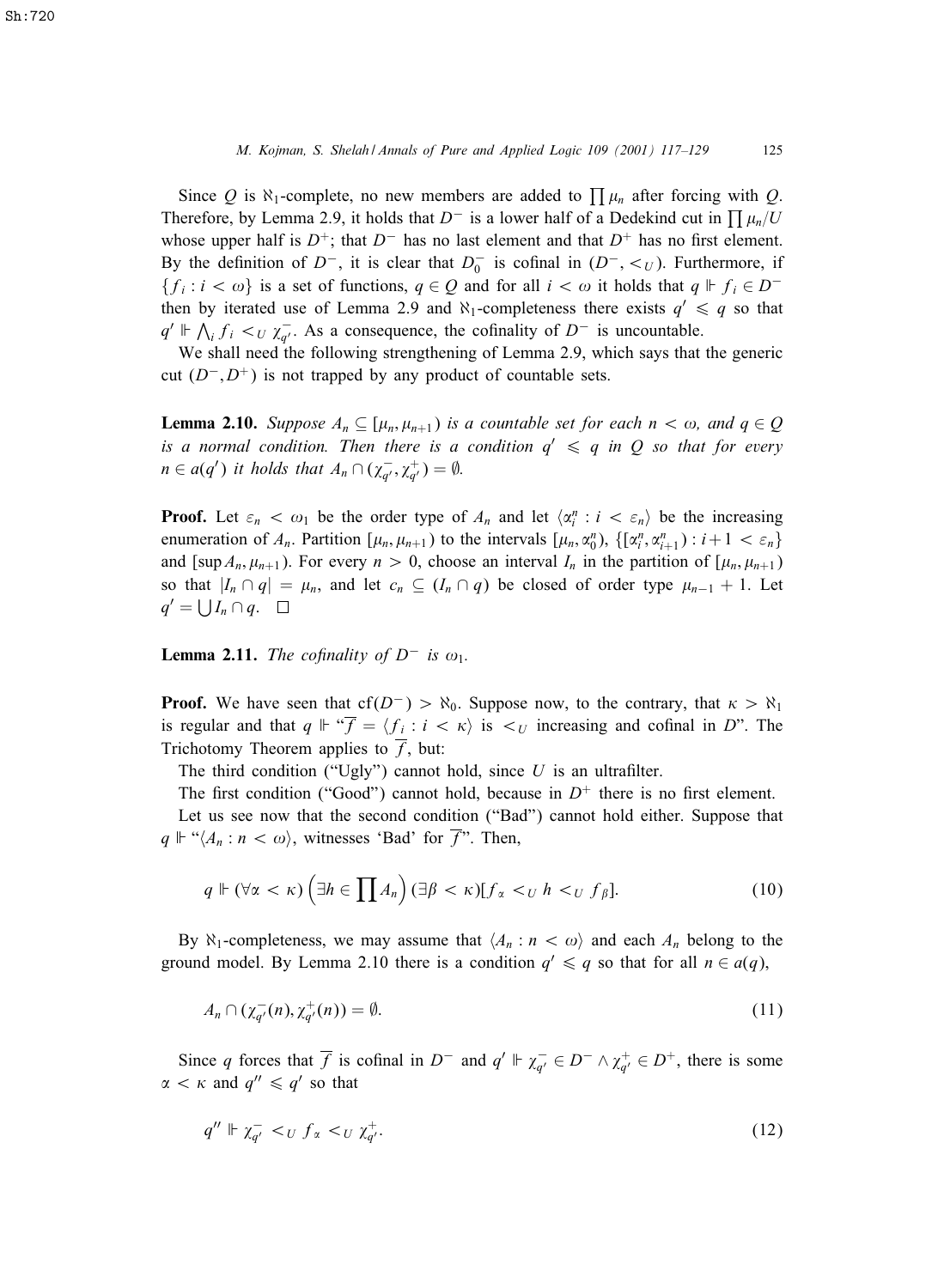126 *M. Kojman, S. Shelah / Annals of Pure and Applied Logic 109 (2001) 117–129*

By strengthening q'' we may assume that for some  $\beta < \kappa$  and  $h \in \prod A_n$ ,

$$
q'' \Vdash \chi_{q'}^- < U \ f_\alpha < U \ h < U \ f_\beta < U \ \chi_{q'}^+ \tag{13}
$$

So there is some  $n$  (in fact, infinitely many) so that

$$
\chi_{q'}^-(n) < f_\alpha(n) < h(n) < f_\beta(n) < \chi_{q'}^+(n). \tag{14}
$$

This is a contradiction to (11), since  $h(n) \in A_n$ .

Thus, the cofinality of  $D^-$  is at least  $\omega_1$  and no more than  $\omega_1$ ; so it is exactly  $\omega_1$ .  $\Box$ 

Since  $cf(D^-, <_U) = \omega_1$  and  $D_0^-$  is cofinal in  $(D^-, <_U)$ , using  $\aleph_1$ -completeness of Q it is easy to find a sequence of conditions  $\langle q(i) : i < \omega_1 \rangle \subseteq G$  such that  $i < j <$  $\omega_1 \Rightarrow q(i) \geq q(j)$  and  $\langle \chi_{q(i)}^- : i < \omega_1 \rangle$  is  $(\langle \chi_{U}^-$ -increasing and) cofinal in  $(D^-, \langle U \rangle)$ . Fix a Q-name  $q$  for such a sequence. Observe that if  $q_1, q_2$  are incompatible, then  $\mathbb{F}$  "¬( $q_1 \in \text{ran } q \wedge q_2 \in \text{ran } q$ )", since any two conditions in ran $q$  are compatible.

**Lemma 2.12.** For every  $q \in Q$  there is a set  $\{q''_{\alpha} : \alpha < \lambda\}$  of pairwise incompatible *conditions below q, so that for each*  $\alpha < \lambda$  there is  $q'_\alpha \leq q$  and i( $\alpha$ ) so that  $q'_\alpha \Vdash$  $q(i(\alpha)) = q''_{\alpha}$ , and  $\{q'_{\alpha} : \alpha < \lambda\}$  are pairwise incompatible.

**Proof.** Let  $q \in Q$  be a normal condition, and let  $c_n = q \cap [\mu_{m_n}, \mu_{m_n+1})$ .  $c_n$  is a closed set of order type  $\mu_n$ . For each n let  $b_n$  be the initial segment of  $c_{n+1}$  of order type  $(\prod_{i \leq n} \mu_i, \leq k)$ , the lexicographic ordering of all sequences  $(x_0, x_1, \ldots, x_n)$  in the product  $\mu_0 \times \mu_1 \times \cdots \times \mu_n$ . Identify each member in  $b_n$  with the sequence in  $\prod_{i \leq n} \mu_i$  it corresponds to via the order isomorphism, and define a projection  $\pi_{m,n} : b_n \to b_m$  for  $m \lt n$  by mapping a sequence of length n to its initial segment of length m. The inverse limit of this system is the set of all functions  $g \in \prod b_n$  with the property that for all  $m < n$ ,  $\pi_{m,n}g(n) = g(m)$ . Denote this set of functions by  $L \subseteq \prod b_n$ .

Choose a set of  $\lambda$  different functions  $\langle g_\alpha : \alpha < \lambda \rangle \subseteq L \cap \prod \alpha c c b_n$  and for each  $\alpha$  let  $g'_\alpha(n) = g_\alpha(n) + 1$ . Let  $q_\alpha = \bigcup_{n>0} b_n \cap [g_\alpha(m_n), g'_\alpha(m_n))$ . Thus each  $q_\alpha$  is a condition below q. Furthermore, if  $\alpha \neq \beta$  then from some point  $n_0$  on, either  $\chi^+_{q_2}(n) < \chi^-_{q_2}(n)$ or  $\chi^+_{q_\beta}(n) < \chi^-_{q_\alpha}(n)$ . Thus  $\{q_\alpha : \alpha < \lambda\}$  is a set of pairwise incompatible conditions below q.

For each  $\alpha < \lambda$ ,

$$
q_{\alpha} \Vdash \text{``}\chi_{q_{\alpha}}^{-} \in D^{-} \wedge \chi_{q_{\alpha}}^{+} \in D^{+} \text{''},
$$
  

$$
q_{\alpha} \Vdash \text{``}(\exists i < \omega_{1})(\forall j < \omega_{1})[i < j \Rightarrow \chi_{q_{\alpha}}^{-} < \text{U}\chi_{q(j)}^{-}].
$$

Fix  $q'_\alpha \leq q_\alpha$  so that for some  $i(\alpha) < \omega_1$  and  $q''_\alpha \leq q_\alpha$ ,  $q'_\alpha \Vdash g(i(\alpha)) = q''_\alpha$ . For  $\alpha < \beta < \lambda$ , since  $q''_{\alpha} \leq q'_{\alpha} \leq q_{\alpha}$ ,  $q''_{\beta} \leq q'_{\beta} \leq q_{\beta}$  and  $q_{\alpha}, q_{\beta}$  are incompatible,  $q'_{\alpha}$  is incompatible with  $q'_{\beta}$  and  $q''_{\alpha}$  is incompatible with  $q''_{\beta}$ .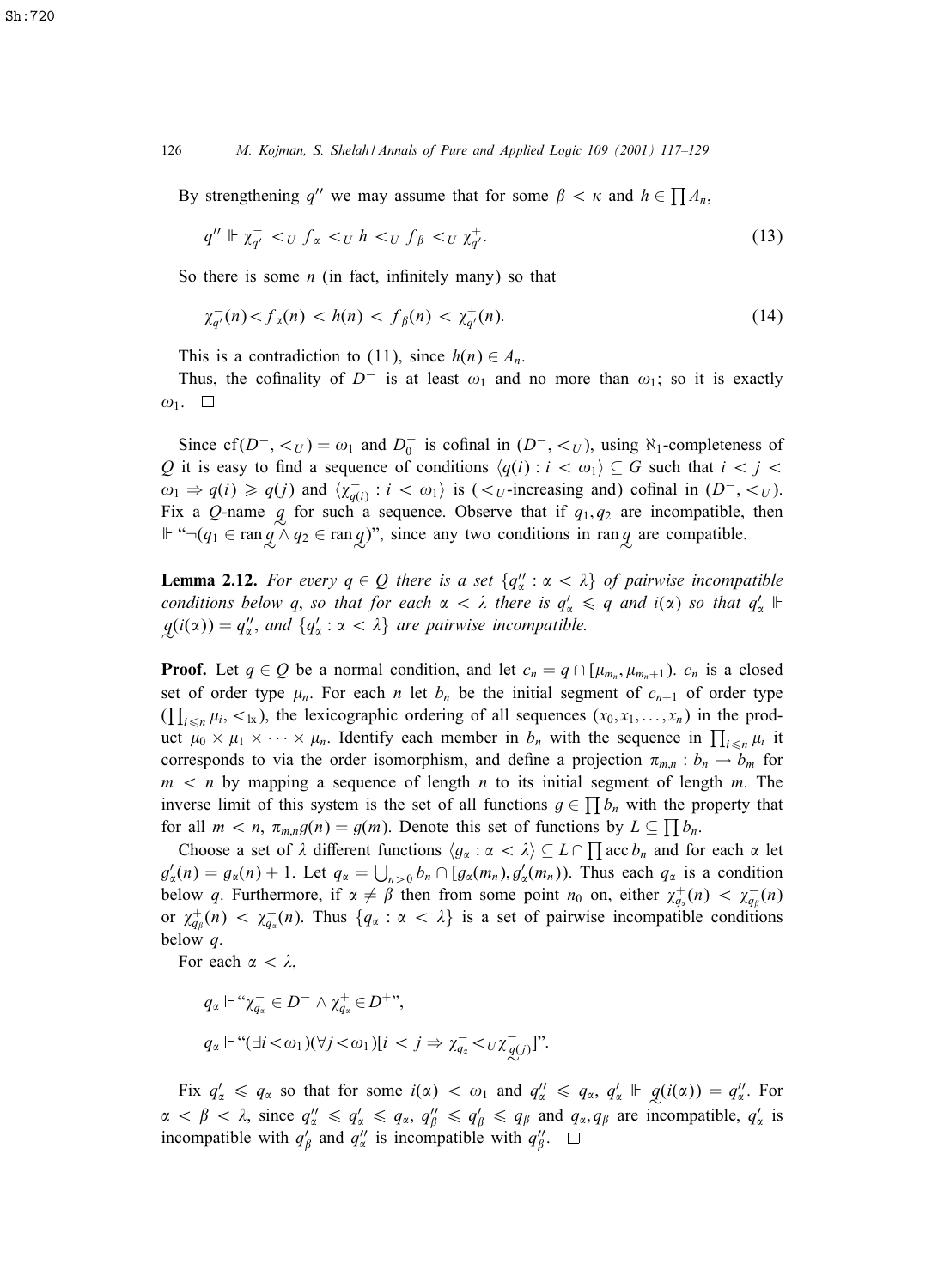*M. Kojman, S. Shelah / Annals of Pure and Applied Logic 109 (2001) 117–129* 127

Fix, for each  $i < \omega_1$ , a maximal antichain  $P_i \subseteq Q$  of conditions that decides  $q(i)$ .

**Claim 2.13.** For every condition  $q \in Q$  there exists some  $i < \omega_1$  so that q is *compatible with*  $\geq \mu$  *members of*  $P_i$ *.* 

**Proof.** Let  $q \in Q$  be an arbitrary condition. By Lemma 2.12 there are  $\lambda$  pairwise incompatible conditions  $\{q''_x : \alpha < \lambda\}$  below q, each of which is forced to be  $q(i(\alpha))$ for some  $i(\alpha) < \omega_1$ , by some extension  $q'_\alpha \le q$ , and  $\{q'_\alpha : \alpha < \lambda\}$  are pairwise incompatible extensions of q. Since  $\lambda > \mu$ , there is necessarily some fixed  $i < \omega_1$  so that  $|\{\alpha < \lambda : \alpha(i) = i\}| > \mu$ . Since different  $q'_\alpha, q'_\beta$  in this set force different values for  $q(i)$ , they cannot be compatible with the same member of  $P_i$ . Thus q is compatible with  $\geq \mu$  members of  $P_i$ .

The last claim established  $(\omega_1, \cdot, \mu)$ -nowhere distributivity of Comp Q. By Theorem 1.3 Comp Col  $(\omega_1, \lambda) \cong \text{Comp } Q$ , and since Comp  $Q \ll \text{Comp } \mathcal{P}_\mu(\mu)$ , the proof is complete.

**Corollary 2.14.**  $V^{\mathcal{P}_{\mu}(\mu)} \models |\lambda| = \aleph_1$ .

**Proof.** Since Comp Col $(\omega_1, \lambda)$  is a complete subalgebra of Comp  $\mathcal{P}_{\mu}(\mu)$ , the universe  $V^{\text{Col}(\omega_1,\lambda)}$  is contained in  $V^{\mathcal{P}_\mu(\mu)}$ . Therefore, there is an onto function  $\varphi : \omega_1 \to \lambda$  in  $V^{\mathcal{P}_\mu(\mu)}$ . Since  $\mathcal{P}_\mu(\mu)$  is  $\omega_1$ -complete,  $\omega_1$  is preserved in  $V^{\mathcal{P}_\mu(\mu)}$ . Thus, the cardinality of  $\lambda$  in  $V^{\mathcal{P}_\mu(\mu)}$  is  $\aleph_1$ .

**Corollary 2.15.** For every singular cardinal  $\mu$  with  $cf \mu = \aleph_0$  the Baire number of  $U(\mu)$ , the space of uniform ultrafillters over  $\mu$ , is equal to  $\omega_2$ .

**Proof.** By Theorem 2.1 there exists a dense subset of  $O$  which is isomorphic to the dense subset  $D = \{f : \exists i < \omega_1[f : (i + 1) \rightarrow \lambda]\}$  of Col $(\omega_1, \lambda)$ , namely, there are conditions  $\{q_f : f \in D\} \subseteq Q$  so that  $q_f \leq q_g \Leftrightarrow g \subseteq f$ .

Let  $W_{i,\alpha} = \{q_f : \text{dom} f = i + 1 \wedge f(i) = \alpha\}$ . Define  $V_{i,\alpha} = \{u \in U(\mu) : (\exists p \in$  $u$ )( $\exists q_f \in W_{i,\alpha}$ )[acc $p \subseteq q_f$ ]}. It should be clear that for each  $i < \omega_1$  the collection  $\{V_{i,\alpha} : \alpha < \lambda\}$  is a family of pairwise disjoint (non-empty) open sets in  $U(\mu)$ .

For each  $\beta < \omega_2$  define  $O_\beta = \bigcup \{V_{i,\beta} : i < \omega_1, \beta \leq \alpha < \omega_2\}$ . Since  $O_\beta$  is a union of open sets in  $U(\mu)$ , it is open. We show that  $O_\beta$  is also dense in  $U(\mu)$  for each  $\beta < \omega_2$ . Let  $\beta < \omega_2$  be arbitrary and let  $\hat{p}$  for  $p \in P$  be an arbitrary basic open set in  $U(\mu)$ . By density of  $\{q_f : f \in D\}$  there exists some  $f \in Col(\omega_1, \lambda)$  with domain  $i + 1 < \omega$  so that  $q_f \leq acp$ . By 2.2, there exists some  $p' \leq p$  so that  $\mathrm{acc}\, p' \leqslant q_{f\cup \{i+1,\beta\}}$ . Thus  $\hat{p}' \subseteq \hat{p} \cap O_{\beta}$ .

Finally, we show that  $\bigcap \{O_\beta : \beta < \omega_2\} = \emptyset$ . Let  $u \in U(\mu)$  be arbitrary and let  $\alpha(u) = \sup\{\alpha < \omega_2 : (\exists i < \omega_1)(u \in V_{i,\alpha})\}\.$  Since for every  $u \in U(\mu)$  and  $i < \omega_1$ there is at most one  $\alpha < \omega_2$  for which  $u \in V_{i,\alpha}$ ,  $\alpha(u) < \omega_2$ . Now  $u \notin O_{\alpha(u)+1}$ .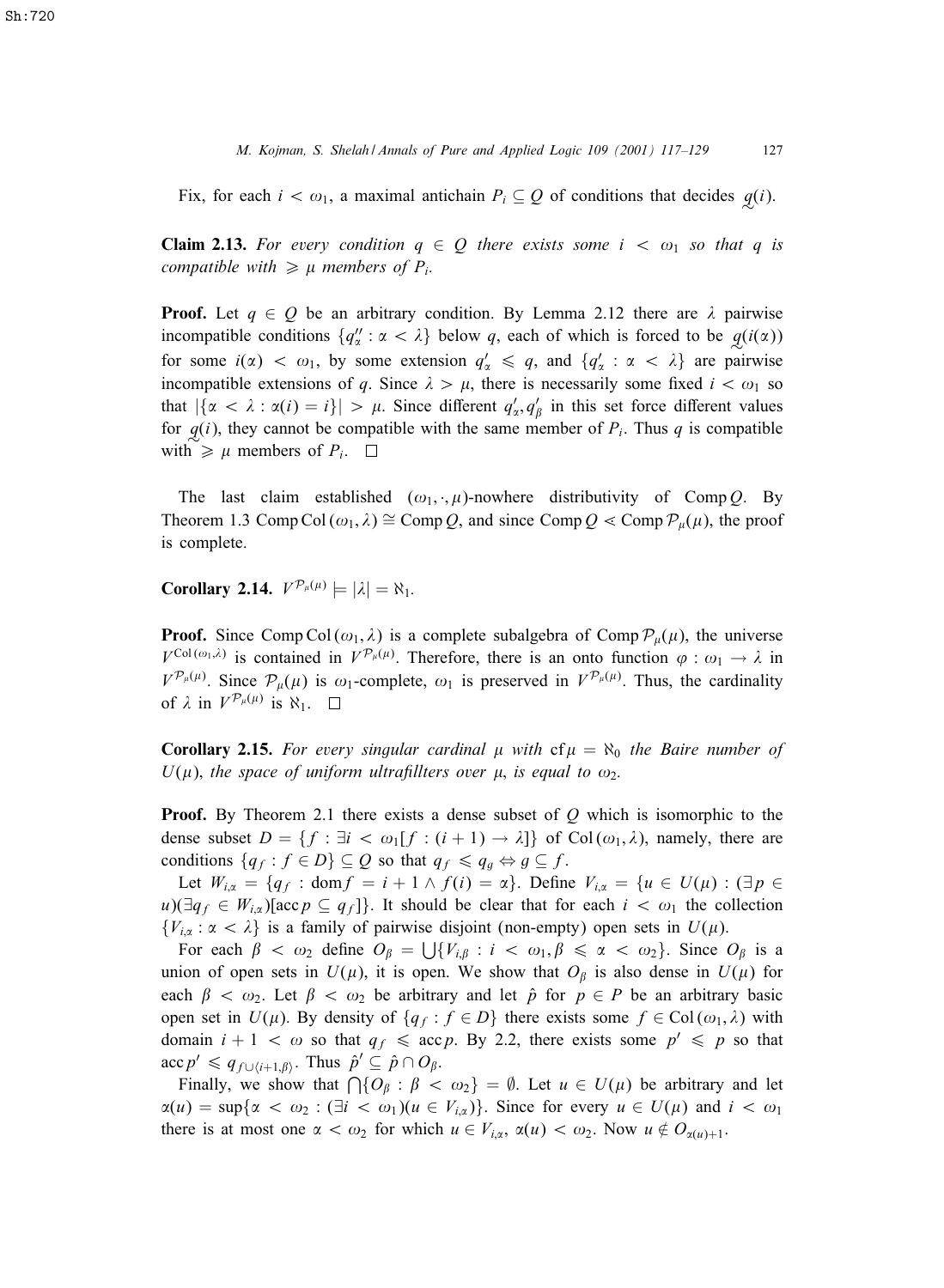Thus, by passing to the complements of  $O_\beta$ ,  $\beta < \omega_2$ , it is seen that  $U(\mu)$  is coverable by  $\omega_2$  nowhere-dense sets. Since it is known [4] that  $U(\mu)$  cannot be covered by fewer than  $\omega_2$  nowhere-dense sets, its Baire number is equal to  $\omega_2$ .  $\square$ 

## 3. Concluding remarks

We first remark that the part of the proof between Lemmas  $2.7$  and Lemma  $2.12$ can be applied verbatim to P instead of to Q to show that Comp  $\mathcal{P}_{\mu}(\mu)$  is  $(\omega_1, \cdot, \mu^{\aleph_0})$ nowhere distributive, and constitutes thus an alternative ZFC proof of  $(\omega_1, \cdot, \mu^{\aleph_0})$ nowhere distributivity of  $P_{\mu}(\mu)$  from the Trichotomy theorem.

Next, we remark that Corollary 2.14 can be derived directly, without invoking Theorem 1.3, as follows: fix a 1–1 function  $f : Q^M \to \lambda$  and apply Lemma 2.12 to  $Q^M$ , observing that the set  $\{q''_\alpha : \alpha < \lambda\}$  belongs so M. Now fix a function  $h : \lambda \to \lambda$ such that for every  $A \in [\lambda]^{\lambda} \cap M$ , ran( $h \nmid A$ ) =  $\lambda$ . The function  $h \circ q$  is a collapsing function by a simple density argument.

We devote now a few words to the role of pcf theory in this proof and in several other proofs. Pcf theory was developed to provide bounds on powers of strong limit singular cardinals, or, better, on the covering numbers of singular cardinals. The most well known discovery of the theory is that poset  $\langle \mathcal{P}_{\aleph_0}(\aleph_\omega), \supseteq \rangle$  of countable subsets of  $\aleph_{\omega}$  ordered by reverse inclusion has a dense subset of size  $\lt \aleph_{\omega_4}$ . In other words: the cardinality of this poset may be arbitrarily large, but its density is bounded.

From the point of view of pcf theory, powers of regular cardinals are the "soft" part of cardinal arithmetic, which envelopes the hard "skeleton" of powers of singulars that pcf theory addresses—the revised power set function pp. To read more about this philosophy the reader is referred to [17] (especially the analytical index, Section 14), [16] and [10].

The proof above is yet another example of the same theme: a complete subalgebra of density  $\mu^{\aleph_0}$  is uncovered inside Comp  $\mathcal{P}_\mu(\mu)$ , whose own density may be  $2^\mu > \mu^{\aleph_0}$ in case the power function at regular cardinals assumes large values. The powers of regular uncountable cardinals may be "peeled off" from Comp  $\mathcal{P}_{\mu}(\mu)$  by the clubguessing technique to get to the "skeleton" Comp Col $(\omega_1, \mu^{\aleph_0})$ .

Pcf methods are used also in other contexts to show that various structures on the power set of a singular cardinal contain "skeletons" of bounded cardinality. We quote the example [13] of a Dowker subspace of cardinality  $\aleph_{\omega+1}$  inside Rudin's Dowker space [15], whose cardinality is  $(\aleph_{\omega})^{\aleph_0}$ .

Pcf techniques were used for studying collapses of cardinals by Cummings [8] (see also [11]).

Lastly, we remark that while the role of closed unbounded subsets of *regular* cardinals in combinatorial set theory is so central that one could not imagine uncountable combinatorics without them, the proof above shows that also closed subsets of a *singular* cardinal may be sometimes useful.